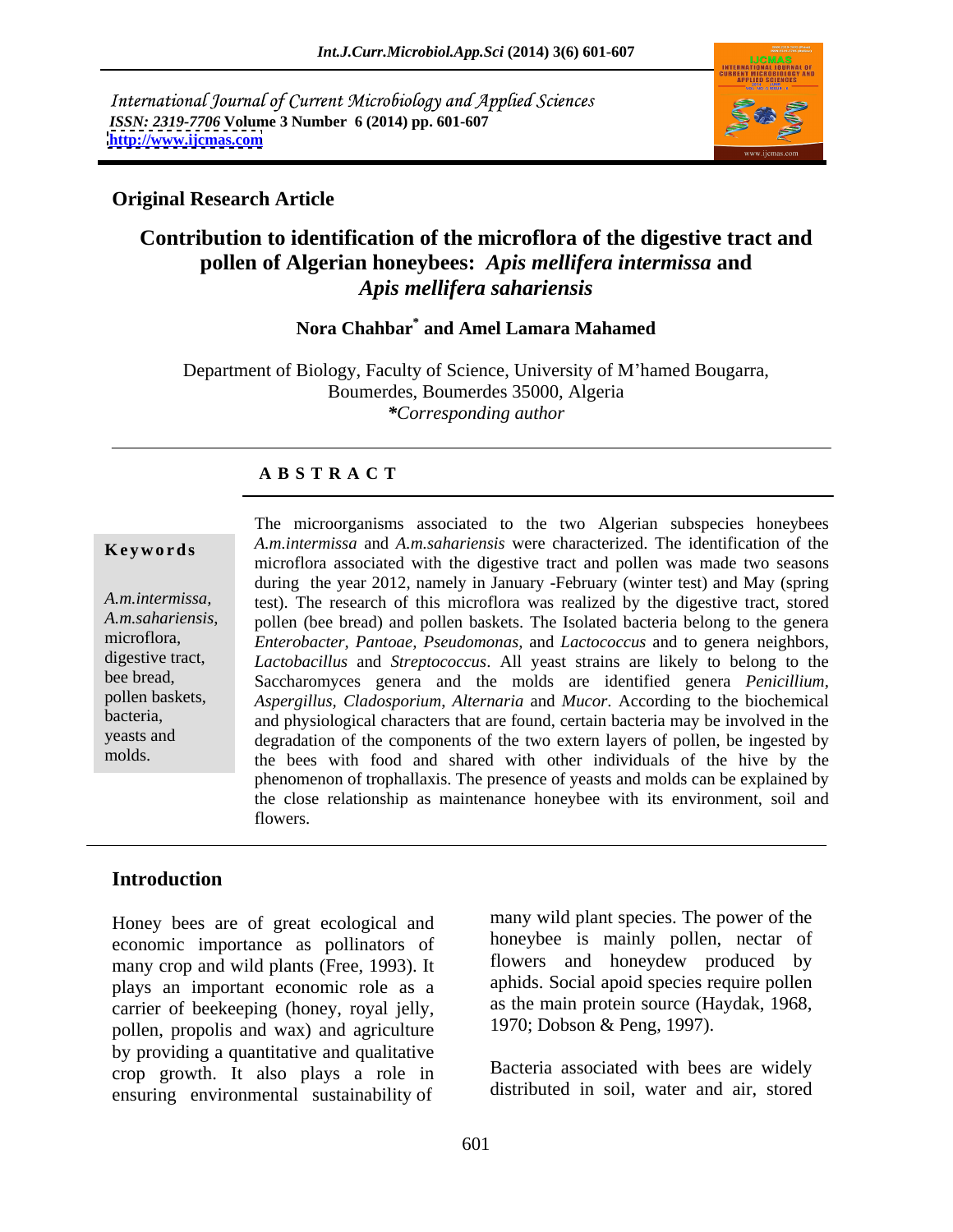bee food and surface of plants (Glinski and Jorosz, 1992). Microbial communities in<br>honeybee, intestines, have been studied and Worker bees were collected from the honeybee intestines have been studied (Gilliam & Valentine, 1976; Gilliam & experimental apiary of the Department of Morton, 1978; Gilliam *et al*., 1990; Gilliam, 1997). The normal microflora is obtained from consumption of pollen, other food, and through contacts with older bees in the colony (Glinski and Jarosz, 1995). The study of *intermissa* comes from the plain of Mitija microorganisms associated with *Apis mellifera* were worn on the identification of bacteria of the Enterobacteriaceae family, Bacillus genera Lactobacillus, Pseudomonas, Bifidobacterium, pesticides. The colony used must have a Corynebacterium, Streptococcus and satisfactory condition and no visible Clostridium as well as fungi and yeasts ( Jeyaprakarsh et al., 2003; Kačăniovă et *al*., 2004). Many studies have shown that these organisms represent a natural microflora that is specific to the environment of the pollen (the during the year 2012. atmosphere, soil, and the flower of kindness) and also the digestive tract and the mandibular secretions of the honeybee working. These studies were conducted in the United States (Gilliam et *al.*, 1988), from the outside environment<br>Slovakia (Rada et *al.*, 1997), Iran (Ebrahimi et *al*., 2005) , Colombia (Duberney et *al*., 2006) and Russia

the presence of two outer layers in the pollen which are proved unpleasant to the honeybee, and the presence of bacteria, and counted the family veasts and molds allowed the latter to Enterobacteriaceae, Streptococcaceae yeasts and molds allowed the latter to was interesting to conduct this study in our Pseudomonas, Lactobacillus, country, especially with the existence of Staphylococcus, yeasts and molds *Apis mellifera intermissa* and *Apis*  study was to determine of several specific of microorganism in the midgut and pollen of winter and spring honeybees.

# **Materials and Methods**

Worker bees were collected from the experimental apiary of the Department of Agricultural Zoology of the National School of Agricultural El- Harrach (ENSA) of Algiers. The collected workers bees are belonging to two subspecies Algerian honeybees. *Apis mellifera* and *Apis mellifera sahariensis* comes from area Ben Zireg the wilaya of Becharin south of Algeria. These hives are not subject or transhumance or treatment with disease symptoms. In order to gain insight on the microbiota associated with bee pollen and mile during the season. Harvesting honeybees and pollen (pollen baskets and pollen bread) was performed during the year 2012.

The digestive tract is removed by pulling on the last abdominal segments of bee pollen baskets and bee bread are handled in an aseptic area to avoid contamination from the outside environment

# **Cultivation**

(Kačăniovă *et al.*, 2004; Lyapunov et *al.*, <sup>201</sup> This work was carried out the preparation<br>2008 ; Kačániová et *al.*, 2009). <br>All these researchers have demonstrated will be cultured to find microorganisms acquire proteolytic enzymes. As a result, it (Lactococcus, Strepotococcus), the genera two local subspecies of honeybees namely (Jeyaprakash et al, 2005; Duberney et al., *mellifera sahariensis.* The aim of our This work was carried out the preparation of stock solutions to the digestive tract, pollen baskets and bee bread. The latter will be cultured to find microorganisms involved in the process of digestion of the worker bee. Microorganisms are sought and counted the family Enterobacteriaceae, Streptococcaceae Pseudomonas, Lactobacillus, Staphylococcus, yeasts and molds 2006; Lyapunov et al., 2007; Kačániová et al., 2009).. The culture media used are selective and can isolate the desired micro organisms (Table 1).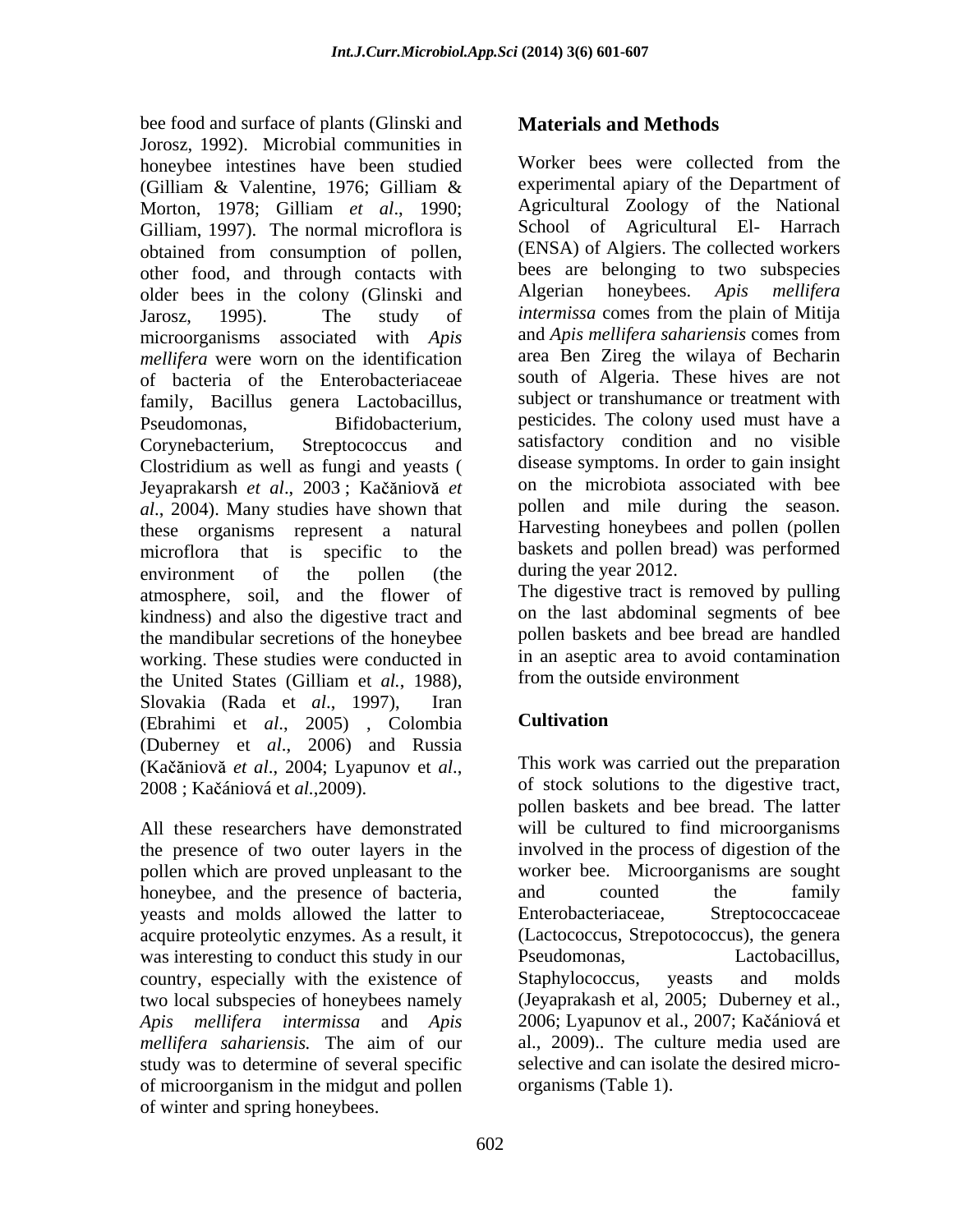each bacterium after incubation gives rise only colonies of greater than 15 and lower than 300 numbers will be considered.

Bacteriology and Pocket Atlas of Microbiology (Hart, 1999). This **Winter test** identification is based on the macroscopic appearance, microscopic (Gram stain) and biochemical (API 20 Gallery) (Prescott *et al*., 2003; Meyer *et al*., 2004; Denis *et al.*, 2007; Freney *et al*., 2007). The identification of yeasts appealed to the study of cultural characteristics, Enterobacteriaceae are identified. Two morphological, cellular and biochemical. strains belonging to the genus Pantoea Morphological study and cellular is using SPP2 with probabilities of 75.22% and microscopic observations of the shapes of cells, their mode of vegetative species Enterobacter gergoviae, with reproduction and their ability to probabilities of 51.69% and 51.69%. The filamentation. Unlike bacteria and yeast, the morphological study microscopic enough to determine the type of mold and isolated it by making sowings by buttons on media sound studies for growth and sporulation of fungi (Peberg ,1987;

identification is based on the macroscopic appearance, microscopic (Gram stain) and biochemical (API 20 Gallery) (Prescott *et al*., 2003; Meyer *et al*., 2004; Denis *et al.*, 2007; Freney *et al*., 2007).

The identification of yeasts appealed to the study of cultural characteristics, in the genus Mucor and Cladosporium. morphological, cellular and biochemical. These same molds are found by Gilliam *et*  Morphological study and cellular is using *al.* (1989) at the bee bread. During this microscopic observations of the shapes of cells, their mode of vegetative reproduction and their ability to **Spring test** filamentation. Unlike bacteria and yeast,

According Branger et al., (2007), count on enough to determine the type of mold and solid medium based on the principle that isolated it by making sowings by buttons to a detectable colony macroscopically and sporulation of fungi (Peberg ,1987; on media sound studies for growth and Barnett & Hunter, 1999).

# **Results and Discussion**

# **Winter test**

The results for the microorganisms found in the digestive tract and bee bread of two local bee races are shown in Table 2

Barnett & Hunter, 1999). al., 2004). We noted the presence of Bacteriology and Pocket Atlas of tract of the Saharan bee and the absence in Microbiology (Hart, 1999). This the honeybee Tellian, unlike the results In the digestive tract, four (04) strains of 47.75%. Other strains belong to the probabilities of 51.69% and 51.69%. The presence of this bacterial group was confirmed by Rada *et al*. (1997) and Ebrahimi *et al*. (2005). Possession to the same genera of Enterobacteriaceae was explained by the practice of trophallaxie is made between the worker bees (Hansen et Staphylococcus sp in the gastrointestinal obtained by Ka ániová *et al*., (2009), which are  $3.37 \log \text{ctu}$  / g.

> Thirteen (13) fungal strains are purified. The identification revealed eight strains belonging to the genus Penicillium, Aspergillus, three strains and two strains test, we did not find pollen loads.

## **Spring test**

the morphological study microscopic The results for the microorganisms found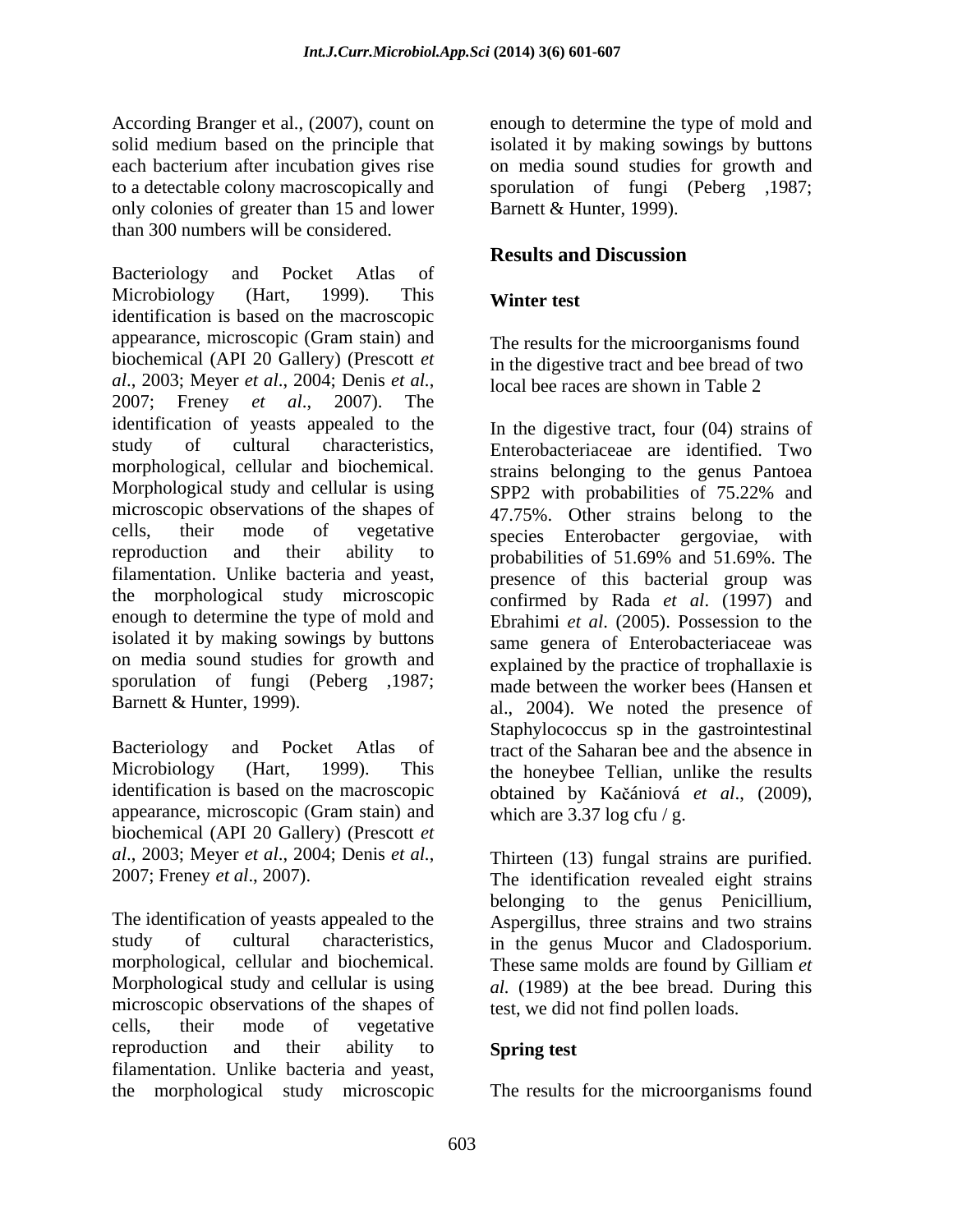strains of *Pseudomonas sp*. These strains sucrose into fructose degrade Enterobacteriaceae and *Staphylococcus sp*. exceptionally three isolated strains of Two strains of *Pseudomonas sp*, two Pseudomonas can assimilate glucose and other sugars. This same character was noted. Three strains of yeast

*Lactobacillus sp* is present only in the gut and 7,24 log cfu / g number. Knowing the origin of this flora is exclusively from isolated belonging to the total aerobic confirmed by Duberney *et al*. (2006). carbohydrates present in the pollen, in

The four strains of yeast belonging to the by microscopic characters belong to the

in the digestive tract, balls of pollen and genera *Penicilliun sp, Aspergillus sp,* bee bread (yellow and purple) of the two *Mucor sp* and *Cladosporium sp.*The races of bees are represented in Table 3. analyzed bee bread is two colors (yellow<br>The spring test focused on the and purple) and is made from a single hive identification of the digestive tract, three that of the Saharan honeybee. The have the ability to assimilate glucose and presented with a significant number of described by Kačániová et al. (2009). *Saccharomyces sp* and ten fungal strains Three of Staphylococci strains belonging belonging to the genera: *Aspergillus sp* to the species *Staphylococcus lentus* with (three strains), *Alternaria sp* (three probability 99,7 % and 99,8 % for each strains), *Cladosporium sp* (two strains), species and strain *Staphylococcus xylopsus Penicillium sp* (a stem) and *Mucor sp* with a probability of 99,3 %. (strain) are identified. The same results are of the Tellian bee with equal to 3,96 log stuffed into the pockets of executive's cfu / g number . The study by Rada et al. waxes hive of Saharan honeybee, we (1997) revealed a number between 0,54 investigated the microflora associated with analyzed bee bread is two colors (yellow and purple) and is made from a single hive cultivated microorganisms are not Enterobacteriaceae and *Staphylococcus sp*. Two strains of *Pseudomonas sp*, two strains of total aerobic mesophilic flora are noted. Three strains of yeast reported by Gilliam *et al.* (1988). Depending on the color of the pollen bee bread yellow and purple.

their nutrition (pollen). This flora is This search revealed the presence of variable according to the seasons and the bacteria, yeasts and molds. A non interaction with the host (Smolska significant number of Enterobacteriaceae Szymczewska, 1989). The absence of and Staphylococci is signaled at the two enterobacteria and lactobacilli at the balls rolls of bees. These results are confirmed of pollen is reported. The presence of by Duberney *et al*. (2006). According staphylococci is also noted but with an Guilliam (1979), Pseudomonas has the insignificant number. Two strains were ability to provide secondary metabolites mesophilic flora, and one strain of maturation of the pollen, which increases *Pseudomonas sp* with the same characters the nutritional value and the availability of previously reported. This result is amino acids and possibly participation in These same authors have reported the at the yellow and purple bee bread. Lactic ability of Pseudomonas to use the acid bacteria are microorganisms capable particular sucrose, and glucose as an arabinose own pollen for bees and energy source. indigestible ( Zucoloto *et al*., 1977; Jones genus *Saccharomyces sp*. Mold identified microorganisms capable of fermenting such as enzymes which can induce the the digestion . This explains their presence degrading xylose, galactose *et al*., 1986). The outbreak of process of lactic fermentation of pollen uses any sugars.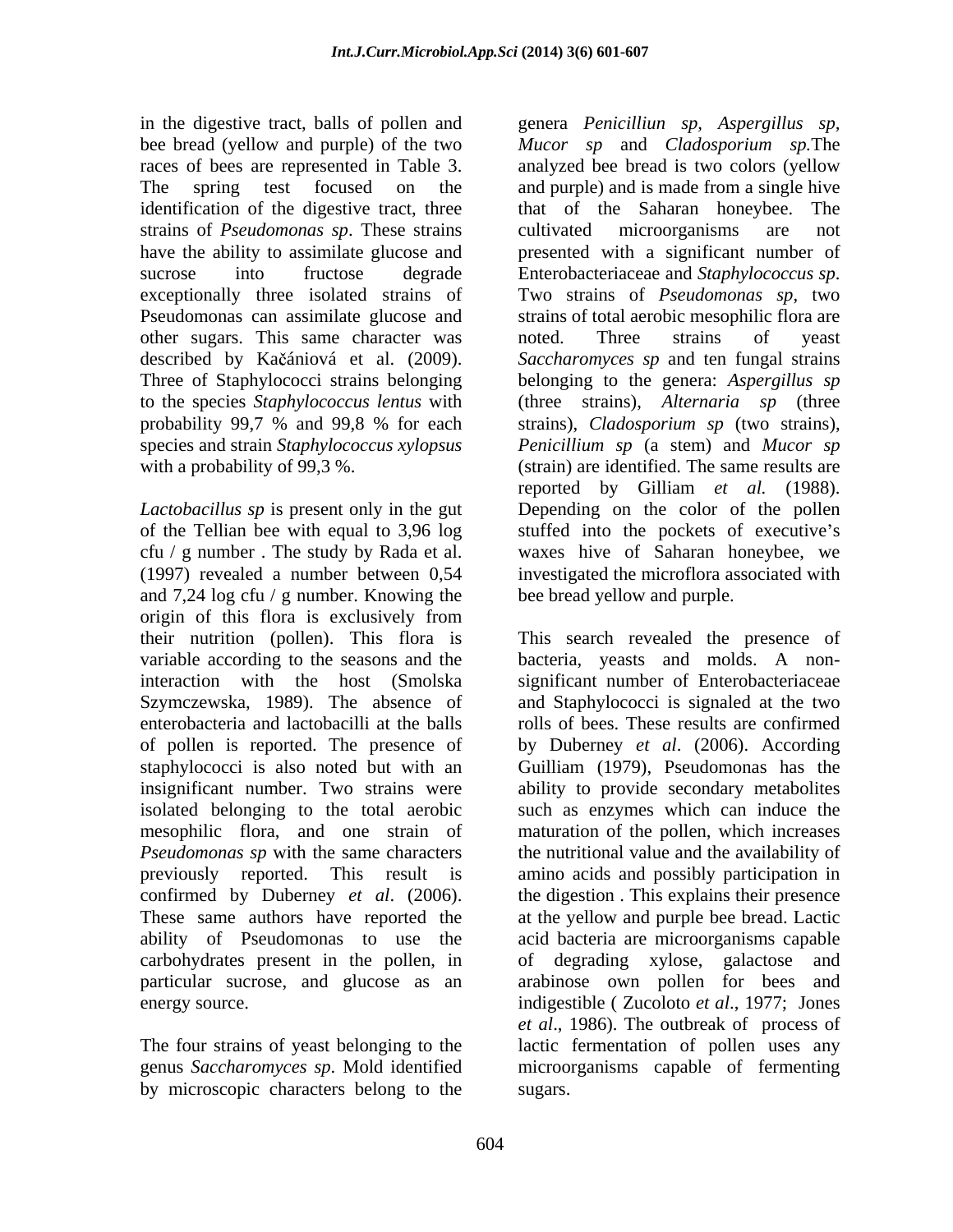Yeasts are counted among the most three strains are likely to belong to the capable of the fermentation genus Saccharomyces sp (Galzy et al., microorganisms. We isolated and purified 1980; Rippon, 1988). Molds are found in three strains of yellow and purple bee the number of ten (10) strains. The bread. The three strains have a identification of these strains revealed that reproduction by budding, capable of filamentation and they have a *Aspergillus sp.* Four strains belong to the pseudomycelium. The identification of genus *Alternaria sp* and each of the biochemical and physiological remaining strains belongs respectively to characteristics showed that the three the genera *Penicillium sp*, *Cladosporium*  strains have the ability to degrade they *sp* and *Mucor sp*. These microorganisms possessed lysine and another nitrogen were identified as (Barnett & Hunter, source as lysine. We can deduce that the 1999).

genus *Saccharomyces sp* (Galzy *et al*., 1980; Rippon, 1988). Molds are found in three strains belong to the genus were identified as (Barnett & Hunter,<br>1999).

| I`ablc<br>used for the<br>enumeration of<br>ction<br>conditions<br>-dete<br>and<br>med <sub>1</sub> a<br>. culture<br>しい<br>. . |  |
|---------------------------------------------------------------------------------------------------------------------------------|--|
| roorganisms<br>mıc                                                                                                              |  |

| Microorganisms sought    | <b>Media</b> used                   | Incubation<br>temperature | <b>Incubation time</b> |
|--------------------------|-------------------------------------|---------------------------|------------------------|
| <b>Enterobactereae</b>   | Desoxycolate agar                   | $37^{\circ}$ C            | 48 h                   |
| Mesophilic aerobic flora | Nutrient agar/ PCA                  | $32^{\circ}$ C            | 72 h                   |
| Lactobacillus sp         | <b>MRS</b>                          | $37^{\circ}$ C            | 48 h                   |
| Streptococcaceae         | M17                                 | $37^{\circ}$ C            | 48 h                   |
|                          | <b>Baird Parker</b>                 |                           |                        |
| Staphylococcus sp        | Chapman                             | $37^{\circ}$ C            | 72 h                   |
| Pseudomonas sp           | King B                              | $32^{\circ}$ C            | 48 h                   |
| Yeast                    | Sabouraud with chloramphenicol, PDA | $28^{\circ}$ C            | 3 days                 |
| <b>Mold</b>              | Sabouraud with chloramphenicol, OGA | $28^{\circ}$ C            | 3 at 5 days            |

**Table.2** Results of the microorganisms looked for during the winter tes

| Microorganisms           | digestive tract |                 | <b>Bee bread</b>      |                 |
|--------------------------|-----------------|-----------------|-----------------------|-----------------|
|                          | A.m.intermissa  | A.m.sahariensis | A.m.intermissa        | A.m.sahariensis |
| Enterobacteraea          |                 | <b>UNC</b>      |                       |                 |
| Mesophilic aerobic flora | 3,79            | <b>UNC</b>      | 3,25                  | 3,81            |
| Staphylococci            |                 |                 |                       |                 |
| Pseudomonas              | <b>UNC</b>      | <b>UNC</b>      |                       |                 |
| Lactic bacteria          | <b>UNC</b>      | <b>UNC</b>      |                       |                 |
| Mold                     |                 |                 | $(3,04 \approx 3,89)$ | 4,53            |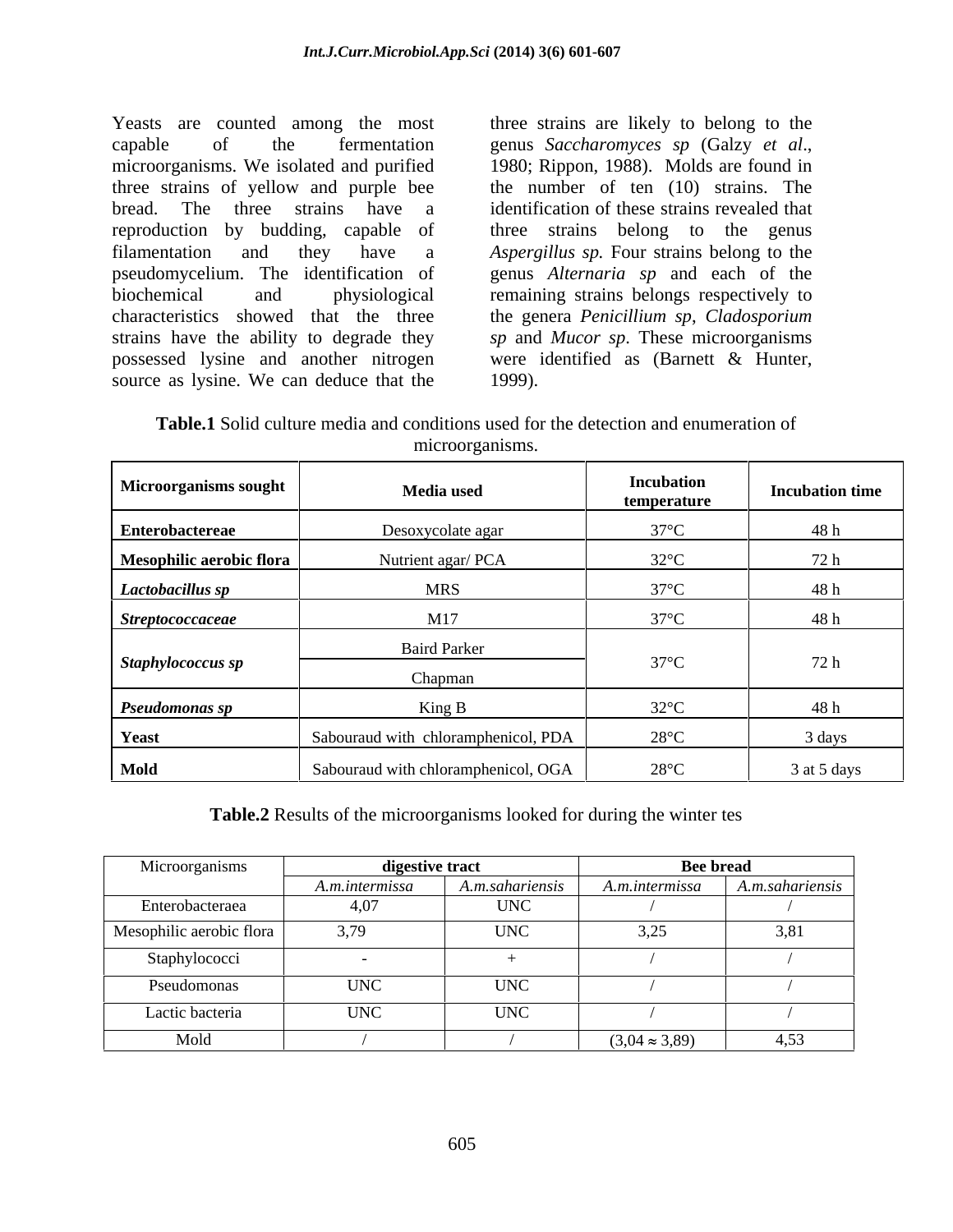| Microorganisms                    |            | digestive tract |            | <b>Bee bread</b> | balls of pollen    |  |
|-----------------------------------|------------|-----------------|------------|------------------|--------------------|--|
|                                   | A.m.       | A.m.            |            | A.m. sahariensis |                    |  |
| Microorganisms                    | intermissa | sahariensis     | Purple     | Yellow           | $A.m.$ sahariensis |  |
| <b>Enterobacteraea</b>            | <b>UNC</b> | <b>UNC</b>      |            |                  |                    |  |
| Total aerobic mesophilic<br>flora | <b>UNC</b> | <b>UNC</b>      | <b>UNC</b> | <b>UNC</b>       |                    |  |
| Staphylococci                     | 3,46       | 3,25            |            |                  |                    |  |
| Pseudomonas                       | 3,44       | <b>UNC</b>      | <b>UNC</b> | <b>UNC</b>       | <b>UNC</b>         |  |
| Lactobacillus                     | 3,96       |                 | <b>UNC</b> | <b>UNC</b>       |                    |  |
| Lactococcus and related<br>genera | <b>UNC</b> | 3,47            | <b>UNC</b> | <b>UNC</b>       |                    |  |
| Mold                              |            |                 | <b>UNC</b> | <b>UNC</b>       | <b>UNC</b>         |  |
| Yeats                             |            |                 | <b>UNC</b> | <b>UNC</b>       | <b>UNC</b>         |  |

**Table.3** Results of the desired microorganisms in the spring test

Unit: log cfu / g; (UNC): uncountable, (-): Absence, (+): Presence; (/): Unrealized

- 
- Branger A., Richerm M. et Roustel S., 2007. <sup>1-3.</sup> Educagri. France. 343p. Academic Press, London, UK
- médicale. Techniques usuelles. Ed. Paris, France, p.1764
- Dobson H.E.M. & Peng Y.S., 1997. microbiologique dans les industries<br>Digestion of pollen components by alimentaires. Ed. L'usine. France. Digestion of pollen components by alimer<br>
larvae of the flower-sencialist 192p. larvae of the flower-sepcialist (Hymenoptera: Megachilidae). J.Ins. and bee brea<br>physiol  $43(1) \cdot 89-100$   $10(1)$ ,  $43-53$
- Duberney Garcia G., Marco A., Rojas M. and Gilliam M. & Valentine D.K, 1976. Bacteria<br>
limenas N 2006 Contenido isolated frm the intestinal contents of
- *Apis mellifera* (Hymenoptera : Apidae). Actabiologica Colombiana.
- 

**References** and antibiotic resistance patterns of *Escherichia coli* and

- Barnett H.J. & Hunter B.B., 1999. Coagulase positive Staphylococcus aureus Illustrated Genera of Imperfect Fungi. from bees digestive tract. Iranian Jour. Ed. Fourth. 218p. coagulase positive *Staphylococcus aureus* from bees digestive tract. Iranian Jour. 1-3.
	- Microbiologie et alimentaire. Ed. Free J.B., 1993. Insect pollination of crops, Academic Press, London, UK
- 118. Freney, J. F. Kenaud, K. Leclerq and Kiegel<br>Denis F., Ploy M.C., Martin C., Bingen E. et<br>Duentin R 2007 Bactériologie clinique. 2ème Ed. ESKA. Quentin R. 2007. Bactériologie climique. 2eme Ed. ESKA. Freney, J. F. Renaud, R. Leclerq and Riegel P., 2007. Précis de Bactériologie clinique. 2ème Ed. ESKA. Paris,France, p.1764
	- Elsevier. France. 573p. Calzy P et Guiraud J. 1980. L'analyse microbiologique dans les industries alimentaires. Ed. L'usine. France. 192p.
	- bee Chelostoma florisomne Gilliam M., 1979. Microbiology of pollen and bee bread: the yeasts. Apidologie, 10(1), 43-53
- physiol. 43(1): 89-100<br>
physiol. 43(1): 89-100<br>
physiol. 43(1): 89-100<br>
Gilliam M. & Valentine D.K. 1976. Bacteria Jimenas N., 2006. Contenido microbiologico cultivable foraging worker honey bees, *Apis*  deltracto intestinal y pollen almacenadoc de *mellifera*: The genus Bacillus. Gilliam M. & Valentine D.K, 1976. Bacteria isolated frm the intestinal contents of *mellifera*: The genus Bacillus. *J.Invertebr.Pathol*.28: 275-276.
- 11(1): 123-129. belonging to genus Bacillus isolated Ebrahimi A. & Lotfalian S., 2005. Isolation from honey bees, Apis<br>mellifera, Fed 2,4-D and antibiotics Gilliam M. & Morton H.L., 1978. Bacteria from honey bees, *Apis mellifera*, Fed 2,4-D and antibiotics